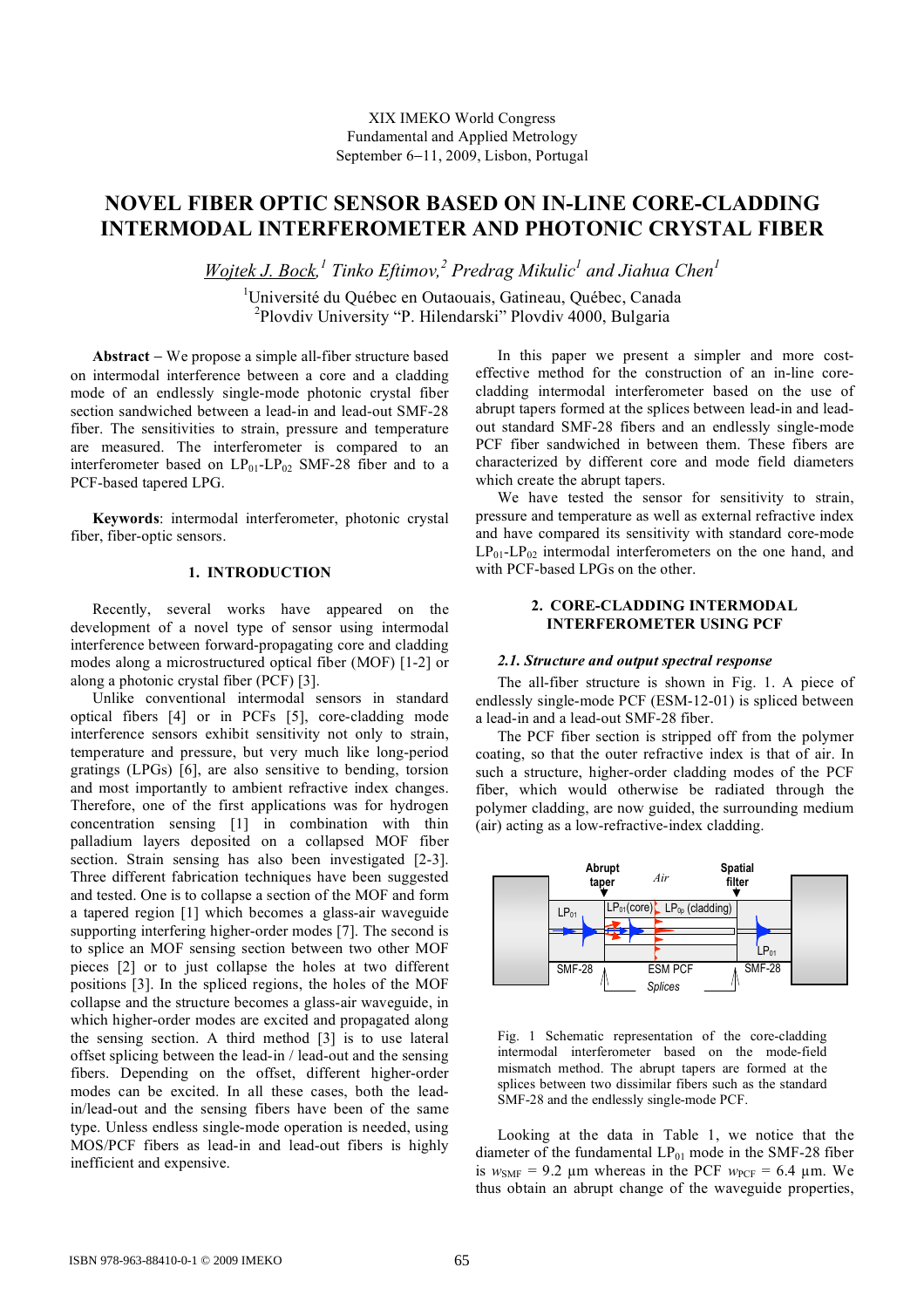which means that at the splice we have an abrupt taper. Also, as shown in [2], the fundamental mode field coming out of the SMF will broaden due to diffraction in the region of collapsed holes. For this reason, the  $LP_{01}$  mode distribution of the SMF-28 fiber cannot adapt smoothly to the  $LP_{01}$  mode distribution of the PCF fiber and couples part of its power to higher-order cladding modes of the PCF fiber. Normally, if the PCF fiber is polymer-coated these modes will exhibit high loss. If the PCF section is stripped, however, these cladding modes are better guided and their fields overlap with the field of the fundamental  $LP_{01}$  coremode. We then will observe interference between a core and a cladding mode. At the second splice we have another abrupt taper and the SMF-28 lead-out fiber does not support the higher-order cladding mode. Whatever cladding modes are excited get quickly attenuated, so the second SMF-28 fiber section acts as a spatial filter for the intermodal interference pattern. We thus have an all-fiber core-cladding intermodal interferometer in an in-line Mach-Zender arrangement.

| Parameter [µm]        | $SMF-28$      | <b>ESM-12-01-PCF</b> |
|-----------------------|---------------|----------------------|
| Mode field diameter   | $9.2 \pm 0.4$ | $6.4 \pm 0.2$        |
| Core diameter         | 8.2           | $12.0 \pm 0.1$       |
| Cladding diameter     | $125 \pm 1$   | $125 \pm 1$          |
| Holey region diameter | N.A.          | $57.4 \pm 1$         |

Table 1. Parameters of the SMF-28 fiber and the ESM-12-01-PCF

There are two important features of the present  $LP_{01}$ - $LP<sub>0p</sub>$  interferometer compared to core-core intermodal interferometers. The first is that it shows very low temperature sensitivity since the PCF fiber is made of a single material. The second is that, since one of the interfering modes is a cladding higher-order mode, its effective refractive index, and consequently its propagation constant, will be very sensitive to the refractive index of the surrounding medium.

We fabricated several samples of all-fiber SMF-PCF-SMF structures as shown in Fig. 2, establishing lengths of the PCF section from  $L = 5$  mm to  $L = 53$  mm. The sample having the PCF section with  $L = 44$  mm was subjected to different tests.



Fig. 2 Structure of the sensor

Using an ASE broadband source and an Ando AQ6315A OSA, the spectral response of the intermodal sensor was taken and the periodic structure is shown in Fig. 3.



Fig. 3 Spectral response of an intermodal sensor

#### *2.2. Experiment and results*

Fig. 2 shows the dimensions of the sensor arrangement for strain sensing. Because of the epoxy area covering the splices, the active sensing length is reduced from 44 mm to  $L_s$  = 33.5 mm.

We measured the wavelength shift at 1604 nm from Fig. 3 caused by elongation and the results are plotted in Fig. 4(a). Similarly to LPGs, the sensitivity to strain has a negative coefficient, which means that the interference pattern moves left to lower wavelengths and for the sensing length of  $L_s = 33.5$  mm the sensitivity was found to be  $d\lambda/dl$  $= -60.801$  nm/mm.



(a) Minimum wavelength shift under elongation



Fig. 4 Response to elongation

Measurement of temperature sensitivity was performed on a third sensor with  $L_s = 45$  mm. The wavelength shift of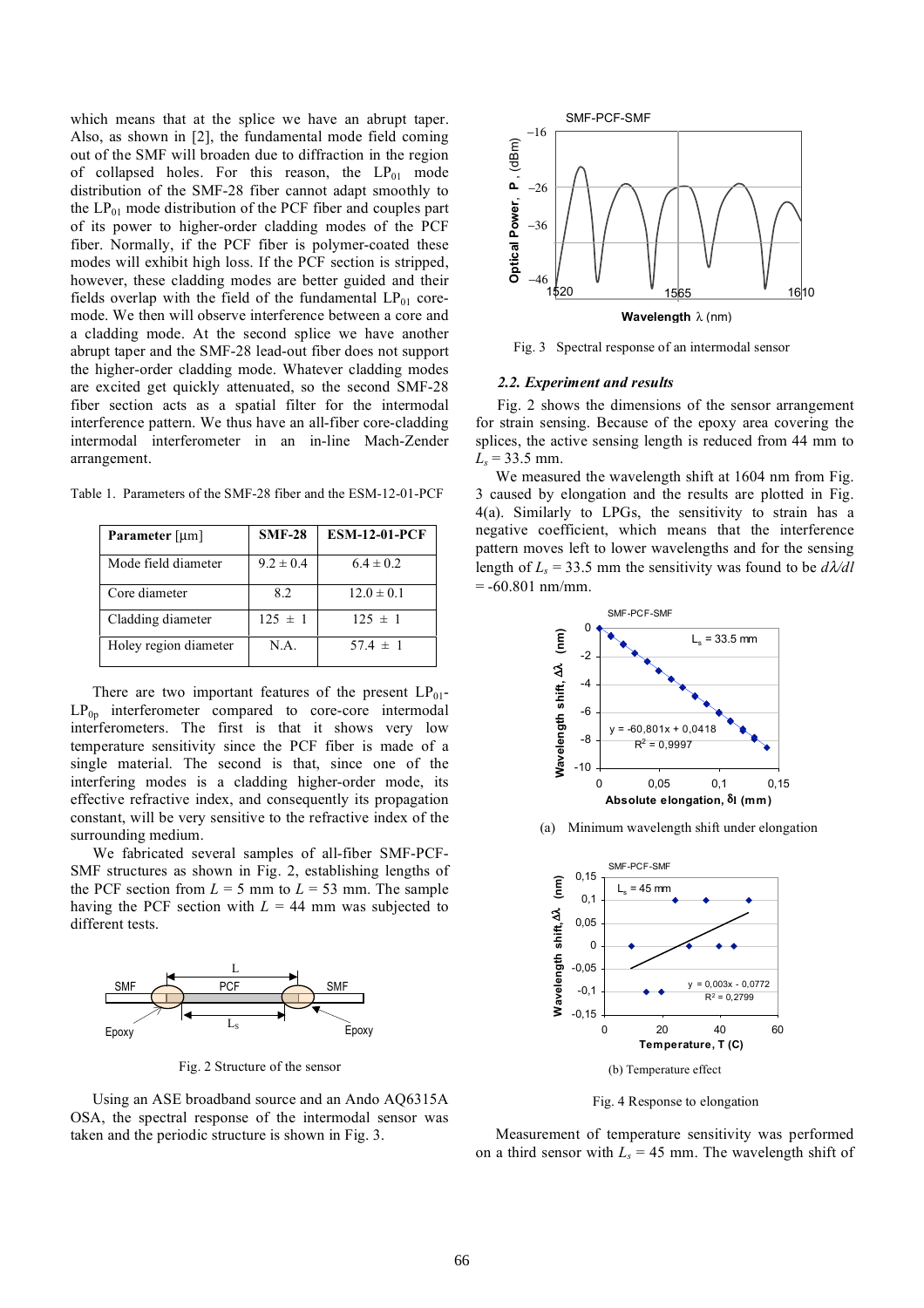its first minimum is shown in Fig. 4(b). The sensitivity to temperature was found to be in the order of  $d\lambda/dT = 3$  pm/K.

The sensitivity to pressure was measured after we installed another sensor with length  $L<sub>s</sub> = 40$  mm in a highpressure chamber. The wavelength shifts vs. pressure are shown in Fig. 5(a) and the sensitivity was found to be *d*λ*/dp* =16.9 pm/bar. During pressure changes, the spectrum of the sensor moved to higher wavelengths and also changed shape as can be seen from Fig. 5(b).



(a) Minimum wavelength shift under pressure



(b) Spectrum response to pressure

Fig. 5 Response to hydrostatic pressure

As is also evident from Fig. 5, the different minima shift to different wavelengths. There are two reasons for this. The first is the presence of more than one higher-order cladding mode excited at the splice, which leads to multiple instances of intermodal interference. This problem can be eliminated by placing the cladding in an immersion liquid with a suitable refractive index or, if this is inappropriate, by etching part of the cladding to increase the spacing between the higher-order modes. The second reason for the shift to different wavelengths is the existence of polarization dependence of the intermodal interference. This polarization sensitivity arises in the collapsed regions at the splices where the holes of the PCF fiber become elliptic in shape with random orientation, which, in turn causes random parasitic birefringence.

Since the higher-order mode is a cladding mode of a glass-air waveguide, any change of the outer refractive index caused by immersion in a liquid will change the propagation constant of the higher-order mode and consequently cause a shift in the interference fringes. Given that the sensors have to be inserted into a liquid for pressure measurements, the sensitivity to refractive index for the transition air-water has been evaluated. Fig. 6 shows a comparison of the spectral responses in air (*n* =1) and in water ( $n = 1.3352$ ) for an interferometer whose length is  $L =$ 50 mm.



Fig. 6 Spectral response to external refractive index

The two responses in water correspond to sensing lengths of  $L_s = 10$  mm and  $L_s = 33$  mm. For the 33 mm sensing length, the wavelength shift was  $\delta \lambda = 5$  nm per refractive index change of δ*n* = 1.3352-1 = 0.3352 r.i.u (refractive index units). Since the  $2\pi$  spectral period is  $\Delta\lambda_{2\pi}$ = 18.2 nm, then we can find that  $T_n = 1.22$  r.i.u. and the corresponding sensitivity is  $\Lambda_n = 5.14$  rad/r.i.u. The  $T_n x L_s$ product can then be calculated as  $4.03 \times 10^{-3}$  r.i.u.x m.

In the refractive index range from 133 to 1.38,  $T_n = 0.18$ r.i.u.  $(\Lambda_n = 34.88 \text{ rad/r.i.u.})$  and in the range from 1.38 to 1.46,  $T_n = 0.027$  r.i.u.  $(\Lambda_n = 230 \text{ rad/r.i.u.})$  as summarized in Table 2. Thus, as with LPGs, sensitivity dramatically increases as the external refractive index approaches that of the cladding.

It is worth comparing the present sensor with conventional SMF-28-based  $LP_{01}$ - $LP_{02}$  intermodal sensors as well as with PCF-based LPGs.

Table 2 compares the present PCF-based core-cladding mode interference sensor and an earlier SMF-28-based corecore mode interference sensor. The sensitivity is expressed in terms of the  $T_{\xi}$  x  $L_s$  product which is a constant quantity. We see that this PCF intermodal sensor is about 40 times less sensitive to temperature (which is important for temperature compensation), 9.3 times less sensitive to strain and about 5.8 times more sensitive to pressure.

Table 2. Comparison of responses between the present  $LP_{01}$ - $LP_{0p}$ PCF-based interferometer and a previous  $LP_{01}$ - $LP_{02}$  SMF-based intermodal interferometer.

| Parameter   | $T_z \times L_s$                  | $LP_{0I}$ - $LP_{0p}$   | $LP_{01}$ - $LP_{02}$ |
|-------------|-----------------------------------|-------------------------|-----------------------|
|             | product                           | PCF-based               | SMF-based             |
| Temperature | $T_T$ xL <sub>s</sub>             | 305.87                  | 7.75                  |
|             | (Kxm)                             |                         |                       |
| Strain      | $T_{\rm s}$ ( $\mu \varepsilon$ ) | 9850.8                  | 1058                  |
| Pressure    | $T_p$ xL <sub>s</sub> (bar x      | 32.9                    | 190                   |
|             | m)                                |                         |                       |
| Refractive  | $T_n x L_s$ (r.i.u.x              | $4.03.10^{-3}$ (n =     |                       |
| index       | m)                                | $1.00 \text{ to } 1.33$ |                       |
|             | $(L_s = 33$ mm)                   | $5.94.10^{-3}$ (n =     |                       |
|             |                                   | 1.33 to 1.38)           |                       |
|             |                                   | $8.91.10^{4}$ (n =      |                       |
|             |                                   | 1.38 to 1.46)           |                       |